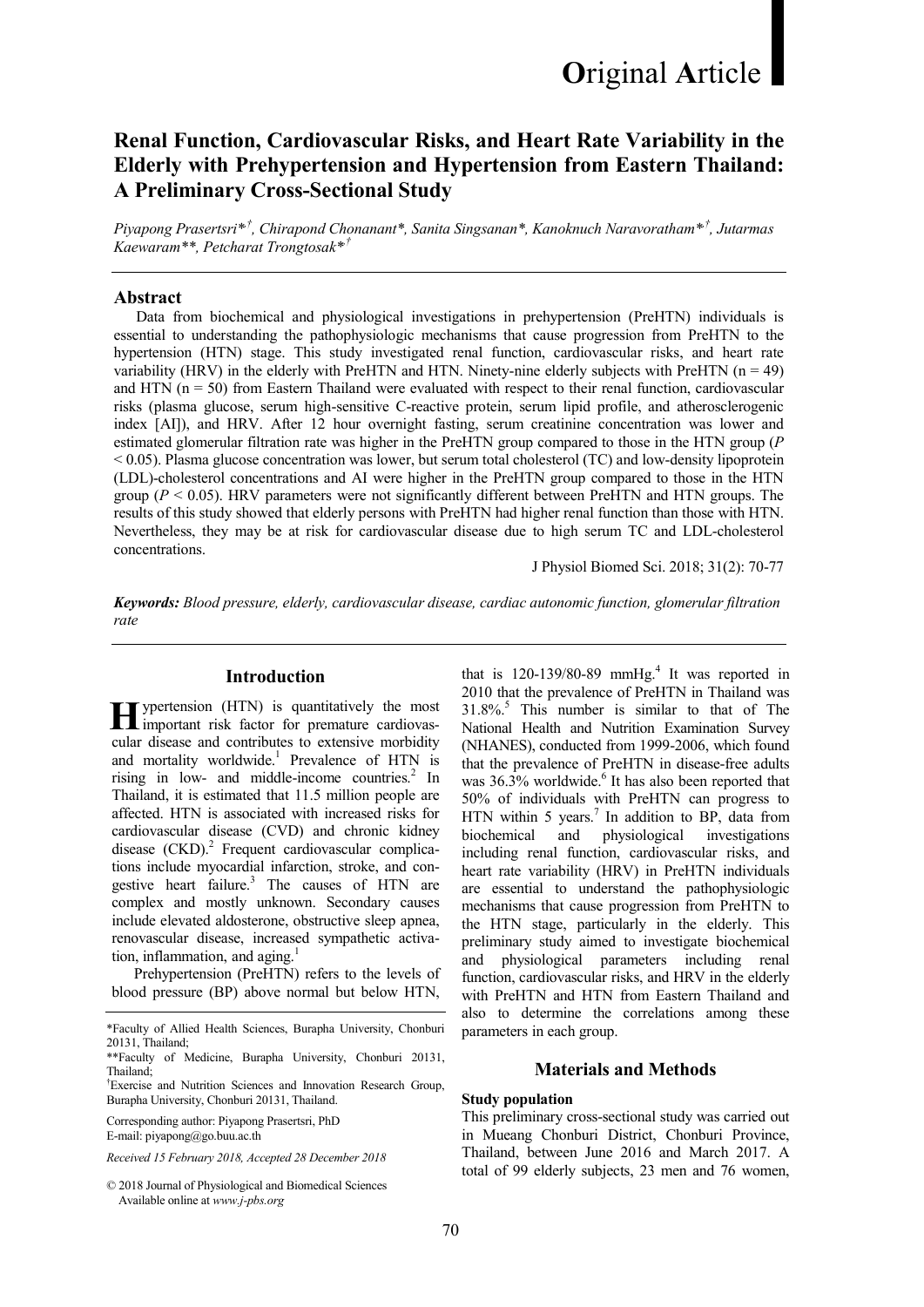aged 60-80 years, were recruited. Subjects were categorized into two groups according to their BP and self-reported treatment: PreHTN group ( $n = 49$ ; age  $66.90 \pm 5.50$  yr; body mass index, BMI, 23.84  $\pm 3.69$  $\text{kg/m}^2$ ) and HTN group (n = 50; age 71.32  $\pm$  5.99 yr; BMI 24.93  $\pm$  4.69 kg/m<sup>2</sup>). PreHTN and HTN were defined using 2013 ESH/ESC guideline:<sup>8</sup> PreHTN or high normal BP, systolic BP (SBP) 130-139 mmHg and/or diastolic BP (DBP) 85-89 mmHg; HTN, SBP  $\geq$  140 mmHg and/or DBP  $\geq$  90 mmHg. BP was measured in the morning for 2 visits at the laboratory, 1 week apart. A heath questionnaire form was used to assess subjects' medical history, including underlying diseases, drugs treatment, and history of illness. A subject with PreHTN BP who had a prior history, diagnosis, or treatment of HTN would be classified as HTN. In HTN group, 7 subjects were newly diagnosed and had not received any BP-lowering medications, and 43 were on treatment. Thirty subjects reached their target BP while 13 subjects were refractory.

In addition to the heath questionnaire form, all subjects were assessed with Thai General Health Questionnaire-12 Form (also for mental health assessment) and physical examination, including vital signs (BP and heart rate, HR). To avoid confounding factors and ensure that results mainly arose from the effect of high BP, subjects who regularly smoked or drank, or had diabetes mellitus, thyroid disease, cardiovascular disease or renal disease were excluded. Subjects with dyslipidemia or on lipid-lowering medications were included because these conditions are commonly established in PreHTN and HTN.<sup>9</sup>

#### Ethics statement

All subjects were informed of their role in the study, both verbally and in writing. The consent form and study protocol were approved by the Human Ethics Committee, Burapha University (61/2559 and 197/ 2559) and the 1964 Helsinki declaration with later amendments.

#### Anthropometric assessment

Height and body mass were measured (Health O meter Pro Series, USA), and BMI was then calculated as mass/height<sup>2</sup> (kg/m<sup>2</sup>). Body composition was measured in the standing position using a body fat monitor scale (Tanita UM076, Tokyo, Japan) based on bioelectrical impedance analysis. Fat distribution was assessed by waist-hip circumference ratio. Waist circumference was measured at the end of a normal expiration and at the mid-point between the bottom rib and the superior iliac spine. Hip circumference was measured on a horizontal plane at the level of maximum buttock extension. Body temperature was also determined using a digital thermometer (Microlife MT510, Widnau, Switzerland).

## Assessments of BP and HR

In the morning, after 12-hour overnight fasting and refraining from medications, the subject's BP and HR

were assessed in the supine position after resting for 15 minutes, using a digital automatic BP monitor (Microlife BP 3AQ1, Widnau, Switzerland). The BP cuff was closely wrapped around each subject's arm; The cuff lower edge was about 1 inch above the bend of elbow. BP and HR were assessed 3 times, 5 minutes apart and the average of the three readings was reported. Pulse pressure (PP), mean arterial pressure (MAP), and rate-pressure product (RPP) were calculated from the mean SBP and DBP.

## Assessment of HRV

Following the BP and HR assessments, lead II electrocardiogram was obtained for 10 min in the supine position, using PowerLab 4/30 (ADInstruments, Sydney, Australia). Previous studies showed that short-term HRV analysis for 5-10 minutes was sufficient to determine cardiac autonomic function in subjects with HTN or PreHTN.<sup>10,11</sup> HRV analysis on the same equipment (PowerLab) consisted of time and frequency domains. The time domain comprised the standard deviation of normal beat-to-beat (R-R) intervals (SDNN) and the root-mean-square of successive R-R (RMSSD). In the frequency domain, the analysis comprised total power (TP), very low, low, and high frequency powers (VLF, DC to 0.04 Hz; LF, 0.04 to 0.15 Hz; and HF: 0.15 to 0.4 Hz), and LF/HF ratio.

## Assessment of renal function

Glomerular filtration rate (GFR, m/min per 1.73 m<sup>2</sup>) was estimated from serum creatinine concentration and age, using the equations from the Chronic Kidney Disease Epidemiology Collaboration (CKD-EPI):<sup>12</sup>

Female, serum creatinine  $(Scr) \le 0.7$  mg/dl:  $GFR = 144 \times (Scr/0.7)^{-0.329} \times (0.993)^{Age}$ Female,  $Scr > 0.7$  mg/dl:  $GFR = 144 \times (Scr/0.7)^{-1.209} \times (0.993)^{Age}$ Males,  $Scr \leq 0.9$  mg/dl:  $GFR = 141 \times (Scr/0.9)^{-0.411} \times (0.993)^{Age}$ Males,  $Scr > 0.9$  mg/dl: GFR =  $141 \times (Scr/0.9)^{-1.209} \times (0.993)^{Age}$ 

## Assessment of cardiovascular risks

In the morning, after 12-hour overnight fasting and refraining from medications, the subject's blood was drawn from an antecubital vein and collected in glucose and clot activator tubes. Analysis were performed within 2 hours for plasma glucose, highsensitivity C-reactive protein (hsCRP), creatinine, and lipid profile (total cholesterol [TC], low-density lipoprotein [LDL]-cholesterol, high-density lipoprotein (HDL)-cholesterol, and triglyceride [TG]).

These parameters are routinely assayed in the Medical Laboratory Unit, Burapha University Hospital. Plasma glucose concentration, and serum creatinine, TC, and TG concentrations were measured with enzymatic methods. Serum HDL-cholesterol concentration was measured with accelerator selective detergent method. LDL-cholesterol concentration was obtained by calculation. These parameters were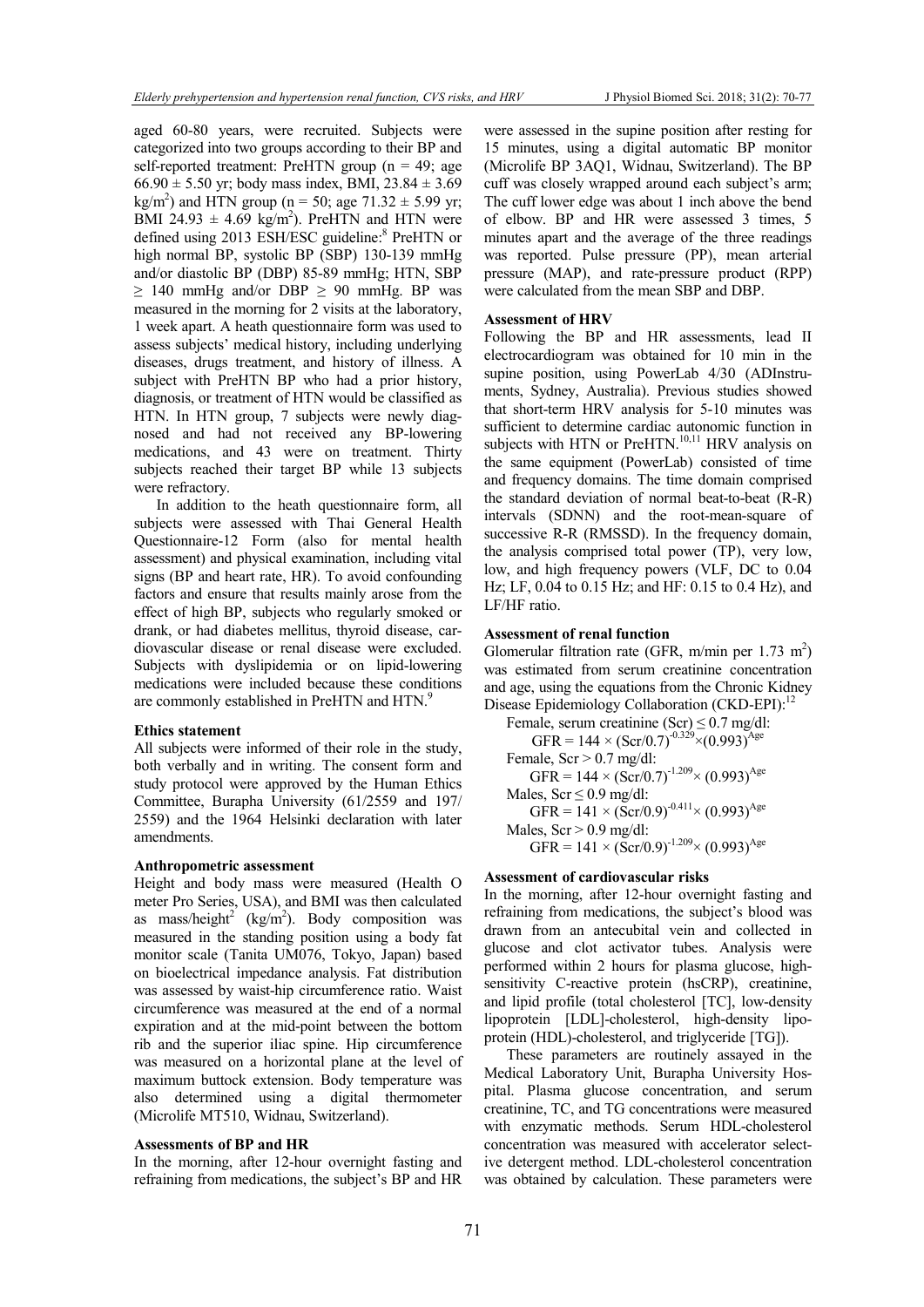assayed using standard automated laboratory machine (Architect c8000, Abbott, Lake Bluff, Illinois, USA). Serum hsCRP concentration was measured with immunoturbidimetric method, also using automated equipment (Architect ci8200, Abbott). Atherosclerogenic index (AI), as an indicator for coronary heart disease and metabolic risks, was calculated from the following equation:<sup>13,14,15</sup>

AI = (TC - HDL-cholesterol) / HDL-cholesterol

#### Data analysis

All statistical analyses were performed with IBM SPSS Statistics version 21 (IBM Company, Chicago, Illinois, USA). Shapiro-Wilk test was used to assess data normal distribution. Chi-squared  $(\chi^2)$  test was used to assess differences (for proportions) in gender and clinical chracteristics of subjects in Table 2. Student's t-test was used to assess differences (for mean) between PreHTN and HTN groups. Pearson correlation analysis was used to assess correlations among parameters, including BP and HR, renal function, cardiovascular risks, and HRV parameters in each group. All data were presented as mean  $\pm$  SD. A P value  $\leq 0.05$  was considered significant.

## **Results**

### Physical characteristics

The PreHTN group had significantly lower age than HTN group ( $P < 0.05$ ). There were no significant differences between groups in gender, height, body mass, BMI, body fat percentage, fat mass, fat-free mass, body water percentage, water mass, visceral fat levels, and waist and hip circumferences and their ratio (Table 1).

#### Clinical characteristics

There were no significant differences in cigarette smoking and alcohol consumption behavior between PreHTN and HTN groups. However, history of having high serum lipids and receiving lipid-lowering medications was significantly higher in HTN group  $(P < 0.05$ ; Table 2). Forty-three HTN subjects (86%) were receiving antihypertensives, namely, diuretics (6%), angiotensin-converting enzyme (ACE) inhibitors (18%), angiotensin receptor blockers (30%), beta blockers (10%), and calcium channel blockers (36%) (Table 2).

## BP and HR

The PreHTN group had significantly lower SBP, PP, and MAP than HTN group  $(P < 0.05)$  (Table 3).

Correlation analyses in the PreHTN group showed no association between BP and HR with other parameters. In the HTN group, HR was associated with hsCRP  $(r = 0.36; P \le 0.05)$ .

#### **HRV**

There were no significant differences in HRV parameters, i.e., SDNN, RMSSD, TP, VLF, LF, HF, and LF/HF ratio, between PreHTN and HTN (Table 4).

|  |  | <b>Table 1</b> Physical characteristics of subjects. |  |
|--|--|------------------------------------------------------|--|
|--|--|------------------------------------------------------|--|

|                    | PreHTN            | HTN              | P    |
|--------------------|-------------------|------------------|------|
|                    | $(n = 49)$        | $(n = 50)$       |      |
| Age (yrs)          | $66.90 \pm 5.50$  | $71.32 \pm 5.99$ | 0.00 |
| Gender (M/F) (%)   | 10/39             | 12/38            | 0.67 |
|                    | (20.4/79.6)       | (24.0/76.0)      |      |
| Height (m)         | $1.56 \pm 0.08$   | $1.56 \pm 0.08$  | 0.74 |
| Body mass (kg)     | $58.08 \pm 9.70$  | 60.38 ± 11.79    | 0.29 |
| BMI ( $kg/m2$ )    | $23.84 \pm 3.69$  | $24.93 \pm 4.69$ | 0.20 |
| Body fat (%)       | $31.61 \pm 8.13$  | $32.25 \pm 9.46$ | 0.72 |
| Fat mass (kg)      | $18.64 \pm 6.74$  | $19.99 \pm 8.51$ | 0.38 |
| Fat-free mass (%)  | $64.86 \pm 7.93$  | $63.72 \pm 9.32$ | 0.52 |
| Fat-free mass (kg) | $37.37 \pm 6.39$  | $37.91 \pm 6.96$ | 0.69 |
| Body water (%)     | $50.09 \pm 4.46$  | $50.16 \pm 5.77$ | 0.94 |
| Water mass (kg)    | $28.96 \pm 4.91$  | $29.98 \pm 5.45$ | 0.33 |
| Viceral fat level  | $8.71 \pm 3.78$   | $9.92 \pm 3.95$  | 0.12 |
| Waist (cm)         | $81.59 \pm 10.74$ | 83.54 ± 10.74    | 0.37 |
| $Hip$ (cm)         | $95.36 \pm 8.60$  | $97.16 \pm 9.43$ | 0.32 |
| W/H ratio          | $0.85 \pm 0.07$   | $0.86 \pm 0.07$  | 0.74 |

Mean ± SD. PreHTN, prehypertension; HTN, hypertension; BMI, body mass index; Waist, waist circumference; Hip, hip circumference: W/H, waist-hip circumference ratio,  $P \le 0.05$ . statistically significant difference between groups.

Table 2 Clinical characteristics of subjects.

|                                           | PreHTN             | <b>HTN</b>  | P    |
|-------------------------------------------|--------------------|-------------|------|
|                                           | $(n = 49)$         | $(n = 50)$  |      |
| Cigarette smoking, n (%)                  |                    | 2(4)        | 0.16 |
| Alcohol consumption, n (%)                | 3(6.12)            | 4(8)        | 0.72 |
| History of HTN, n (%)                     |                    |             |      |
| - Old cases                               |                    | 43 (86)     |      |
| - Newly diagnosed cases                   |                    | 7(14)       |      |
| High serum lipids, n (%)                  | 10 (20.41) 25 (50) |             | 0.00 |
| Medications, n (%)                        |                    |             |      |
| Lipid-lowering medications                | 8 (16.33)          | 19 $(38)^a$ | 0.02 |
| Antihypertensive medications <sup>b</sup> |                    |             |      |
| - Diuretics                               |                    | 3(6)        |      |
| - ACE inhibitors                          |                    | 9(18)       |      |
| - Angiotensin receptor blockers           |                    | 15(30)      |      |
| - Beta blockers                           |                    | 5(10)       |      |
| - Calcium channel blockers                |                    | 18 (36)     |      |

Mean  $\pm$  SD.  $^{\circ}$ All subjects received lipid-lowering medication plus antihypertensive; <sup>b</sup>14 subjects (28%) received two antihypertensive medications; PreHTN, prehypertension; HTN, hypertension; ACE, angiotensin-converting enzyme. P < 0.05, statistically significant difference between groups.

Table 3 Blood pressure and heart rate of subjects.

|                | <b>PreHTN</b><br>$(n = 49)$ | <b>HTN</b><br>$(n = 50)$ | P    |
|----------------|-----------------------------|--------------------------|------|
| HR (beats/min) | $63.47 \pm 8.68$            | $63.37 \pm 10.45$        | 0.96 |
| SBP (mmHq)     | $127.12 \pm 5.45$           | $136.51 \pm 15.35$       | 0.00 |
| DBP (mmHq)     | $73.81 \pm 7.42$            | $76.28 \pm 8.79$         | 0.20 |
| PP (mmHq)      | $53.31 \pm 5.95$            | $60.23 \pm 12.81$        | 0.00 |
| MAP (mmHq)     | $91.58 \pm 6.22$            | $96.36 \pm 9.67$         | 0.01 |
| RPP (mmHq.bpm) | 8392.82                     | 8847.76                  | 0.26 |
|                | ± 1295.04                   | ± 1966.03                |      |

Mean ± SD. PreHTN, prehypertension; HTN, hypertension; HR, heart rate; SBP, systolic blood pressure; DBP, diastolic blood pressure; PP, pulse pressure; MAP, mean arterial pressure; RPP, rate-pressure product.  $P < 0.05$ , statistically significant difference between groups.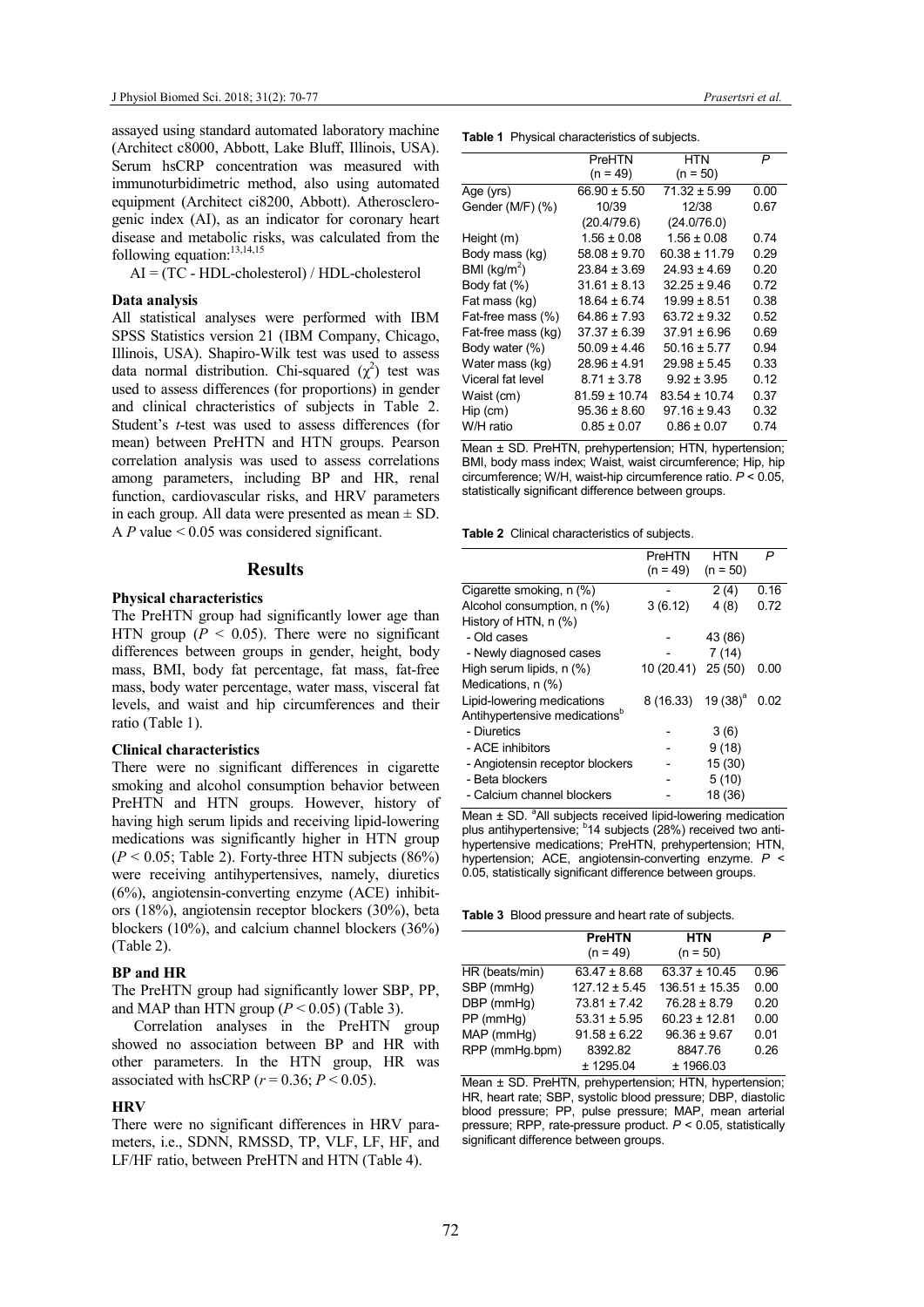|  |  | J Physiol Biomed Sci. 2018; 31(2): 70-77 |  |  |  |  |  |
|--|--|------------------------------------------|--|--|--|--|--|
|--|--|------------------------------------------|--|--|--|--|--|

| <b>Table 4 Heart rate variability of subjects.</b> |                     |                     |      |  |  |  |
|----------------------------------------------------|---------------------|---------------------|------|--|--|--|
|                                                    | PreHTN              | HTN                 | P    |  |  |  |
|                                                    | $(n = 49)$          | $(n = 50)$          |      |  |  |  |
| SDNN (ms)                                          | $39.41 \pm 16.23$   | $41.35 \pm 16.73$   | 0.56 |  |  |  |
| RMSSD (ms)                                         | $31.87 \pm 21.99$   | $37.94 \pm 20.90$   | 0.16 |  |  |  |
| $TP(ms^2)$                                         | 1657.62             | 1860.24             | 0.49 |  |  |  |
|                                                    | ± 1453.01           | ± 1443.75           |      |  |  |  |
| VLF power $(ms^2)$                                 | 913.49              | 890.31              | 0.91 |  |  |  |
|                                                    | ± 1061.01           | ± 914.72            |      |  |  |  |
| LF power $(ms^2)$                                  | $265.88 \pm 252.99$ | $302.81 \pm 289.80$ | 0.50 |  |  |  |
| LF power (nu)                                      | $41.65 \pm 19.92$   | $36.38 \pm 19.45$   | 0.19 |  |  |  |
| HF power $(ms^2)$                                  | $398.20 \pm 505.44$ | $522.44 \pm 573.74$ | 0.26 |  |  |  |
| HF power (nu)                                      | $47.43 \pm 17.34$   | $49.83 \pm 17.84$   | 0.50 |  |  |  |
| LF/HF ratio                                        | $1.28 \pm 1.40$     | $1.10 \pm 1.51$     | 0.54 |  |  |  |

Mean ± SD. PreHTN, prehypertension; HTN, hypertension; SDNN, the standard deviation of normal beat-to-beat (R-R) intervals; RMSSD, the root-mean-square of successive R-R; TP,total power; VLF, very low frequency; LF, low frequency; HF, high frequency; nu, normalized unit.

In the PreHTN group, there were correlations between HRV parameters and renal function, and between HRV parameters and cardiovascular risks (P < 0.05). SDNN was associated with eGFR and AI. RMSSD was associated with AI. TP and LF were associated with eGFR, while HF was associated with eGFR and TG. Note that TP was dominantly associated with eGFR  $(r = 0.34)$  and RMSSD was dominantly associated with AI  $(r = -0.34)$  in the PreHTN group (Table 6).

 Similarly, in the HTN group, there were also correlations between HRV parameters and cardiovascular risks ( $P < 0.05$ ). SDNN, TP, and VLF were associated with LDL-cholesterol and TC. LF was associated with hsCRP. HF was associated with HDL-cholesterol and hsCRP, whereas LF/HF ratio was associated with hsCRP. The results note that the LF/HF ratio was strongly associated with hsCRP ( $r =$ 0.58) in the HTN group (Table 6).

#### Renal function

The PreHTN group had a significantly lower serum creatinine level and higher eGFR than HTN group (P  $(0.05)$  (Table 5).

Table 5 Cardiovascular risks and renal function of subjects.

|                               | PreHTN             | HTN                | P    |
|-------------------------------|--------------------|--------------------|------|
|                               | $(n = 49)$         | $(n = 50)$         |      |
| FG (mg/dl)                    | $91.41 \pm 10.76$  | $96.10 \pm 11.27$  | 0.04 |
| TG (mg/dl)                    | $125.31 \pm 65.11$ | $114.94 \pm 50.93$ | 0.38 |
| LDL-C (mg/dl)                 | $137.47 \pm 38.74$ | $121.32 \pm 36.74$ | 0.04 |
| HDL-C (mg/dl)                 | $49.76 \pm 11.16$  | $50.08 \pm 11.31$  | 0.89 |
| TC (mg/dl)                    | $212.35 \pm 41.40$ | $194.42 \pm 40.94$ | 0.03 |
| AI                            | $3.46 \pm 1.21$    | $3.00 \pm 0.95$    | 0.04 |
| hsCRP (mg/l)                  | $2.54 \pm 4.71$    | $2.58 \pm 4.13$    | 0.97 |
| Creatinine (mg/dl)            | $0.83 \pm 0.16$    | $0.93 \pm 0.29$    | 0.03 |
| eGFR                          | $79.73 \pm 12.31$  | $70.50 \pm 16.79$  | 0.00 |
| (ml/min/1.73 m <sup>2</sup> ) |                    |                    |      |

Mean ± SD. PreHTN, prehypertension; HTN, hypertension; FG, fasting glucose; TG, triglyceride; LDL-C, low-density lipoprotein-cholesterol; HDL-C, high-density lipoproteincholesterol; TC, total cholesterol; AI, atherosclerogenic index; hsCRP, high-sensitivity C-reactive protein; eGFR, estimated glomerular filtration rate.  $P < 0.05$ , statistically significant difference between groups.

In the PreHTN group, the correlations between eGFR and HRV parameters, namely, eGFR and SDNN, TP, LF, and HF ( $P < 0.05$ ). Note that eGFR was dominantly associated with TP  $(r = 0.34)$  in the PreHTN group (Table 6). There were no associations between renal function and other parameters in the HTN group.

#### Cardiovascular risks

The PreHTN group had significantly lower plasma glucose concentration, and higher serum LDLcholesterol and TC concentrations and AI than those of HTN group ( $P < 0.05$ ). There were no significant differences in serum TG, HDL-cholesterol, and hsCRP concentrations between PreHTN and HTN groups (Table 5).

 In the PreHTN group, the correlations between cardiovascular risks and HRV parameters include TG and HF, AI and SDNN, and AI and RMSSD  $(P <$ 0.05). Interestingly, AI was also correlated with hsCRP  $(P < 0.05)$ . Again, AI was dominantly associated with RMSSD  $(r = -0.34;$  Table 6). There were no associations between cardiovascular risks

Table 6 Correlation coefficient between parameters of heart rate variability, renal function, and cardiovascular risks of subjects.

|            | <b>SDNN</b><br>(ms) | <b>RMSSD</b><br>(ms) | ТP<br>$(ms^2)$ | <b>VLF</b><br>$(ms^2)$ | ΙF<br>$(ms^2)$ | LF<br>(nu.) | HF<br>$(ms^2)$ | HF<br>(nu.) | LF/HF<br>ratio |
|------------|---------------------|----------------------|----------------|------------------------|----------------|-------------|----------------|-------------|----------------|
| PreHTN     |                     |                      |                |                        |                |             |                |             |                |
| eGFR       | $-0.26*$            | 0.15                 | $0.34*$        | $-0.21$                | $-0.24*$       | $-0.00$     | $0.23*$        | 0.04        | $-0.03$        |
| TG         | 0.22                | 0.25                 | 0.27           | 0.14                   | 0.27           | 0.08        | $0.31*$        | 0.10        | $-0.12$        |
| AI         | $0.31*$             | $-0.34*$             | 0.22           | 0.12                   | 0.22           | 0.06        | 0.20           | 0.13        | 0.08           |
| <b>HTN</b> |                     |                      |                |                        |                |             |                |             |                |
| LDL-C      | $-0.29*$            | 0.22                 | $-0.32*$       | $0.31*$                | 0.24           | 0.10        | 0.17           | 0.04        | 0.04           |
| HDL-C      | 0.20                | 0.29                 | 0.26           | 0.12                   | 0.25           | 0.14        | $0.34*$        | 0.13        | 0.04           |
| ТC         | $-0.28*$            | 0.24                 | $-0.34*$       | $0.31*$                | 0.26           | 0.08        | 0.21           | 0.06        | 0.01           |
| hsCRP      | 0.08                | 0.16                 | 0.03           | 0.01                   | $0.38*$        | 0.02        | $-0.33*$       | 0.04        | $0.58*$        |

PreHTN, prehypertension group; HTN, hypertension group; AI, atherosclerogenic index; eGFR, estimated glomerular filtration rate; HDL-C, high-density lipoprotein-cholesterol; hsCRP, high-sensitivity C-reactive protein; LDL-C, low-density lipoprotein-cholesterol; TC, total cholesterol, TG, triglyceride. \*P < 0.05.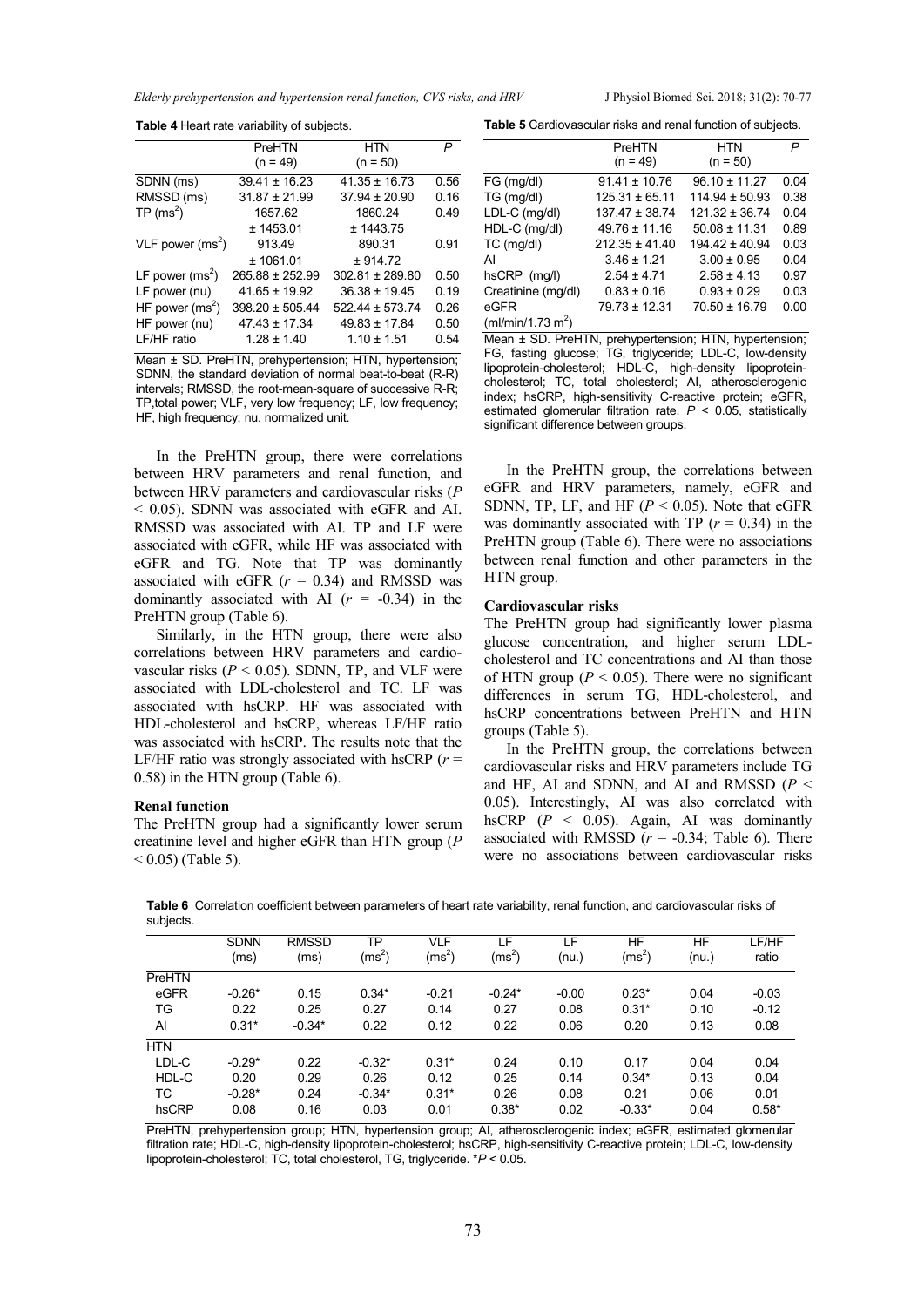and renal function in the PreHTN group.

 In the HTN group, the correlations between cardiovascular risks and HR include hsCRP and HR  $(P < 0.05)$ . The correlations between cardiovascular risks and HRV parameters include LDL-cholesterol and SDNN, LDL-cholesterol and TP, LDLcholesterol and VLF, HDL-cholesterol and HF, TC and SDNN, TC and TP, TC and VLF, hsCRP and LF, hsCRP and HF, and hsCRP and LF/HF ratio ( $P <$ 0.05). Again, hsCRP was strongly associated with LF/HF ratio ( $r = 0.58$ ) (Table 6). There were also no associations between cardiovascular risks and renal function in the HTN group.

## Discussion

This preliminary study investigated renal function, cardiovascular risks, and HRV in the elderly with PreHTN and HTN from Eastern Thailand. The main results demonstrated that elderly persons with PreHTN had higher renal function, serum TC, and LDL-cholesterol levels than elderly with HTN. The results also demonstrated associations among parameters of renal function, cardiovascular risks, and HRV in both groups.

 In this study, statistically significant differences between PreHTN and HTN subjects were observed in the parameters of renal function and cardiovascular risks. Plasma glucose in the PreHTN group was lower than that in the HTN group, which was consistent with results from other studies.<sup>16,17</sup> Previous reports also showed that HTN was related to increased risk for type 2 diabetes mellitus (T2DM) more than PreHTN at about 31%.<sup>16</sup> In addition, another previous study showed that, with the exception of HDLcholesterol, the lipids were higher in HTN group when compared to those in the PreHTN group. However, our study observed that TC and LDLcholesterol levels, and also AI were lower in the HTN group. Subjects in both groups had a history of dyslipidemia and received lipid-lowering medications, e.g., atorvastatin and simvastatin. However, the percentage of subjects receiving lipid-lowering medications was significantly higher in HTN than PreHTN group  $(38.00\% \text{ vs } 16.33\%; P \le 0.05)$ . Differences in drug dosages might also influence the results.<sup>18</sup> Thus, it is very likely that lipid-lowering medication in subjects of this study contributed to the lower TC and LDL-cholesterol levels in the HTN group and hence lower AI.

Although previous evidence indicated that hsCRP level was higher in HTN compared with PreHTN stage,<sup>19</sup> our results did not show any significant difference between groups in this parameter. Extensive clinical trial data have shown that lipidlowering medications such as statins reduce hsCRP levels.<sup>20</sup> This may explain the absence of significant difference in hsCRP levels between groups. In addition, statins have been found to increase glycosylated hemoglobin and fasting serum glucose

levels.<sup>21</sup> In this study, fasting blood glucose was significantly higher in HTN group, showing a potential adjacent effect of lipid-lowering medications on blood glucose. It has also been reported that thiazide diuretics and beta blockers elevated serum glucose concentrations.<sup>22</sup> Thus, the combined effect of lipidlowering medications and antihypertensives, i.e., thiazide diuretics and beta blockers, might promote blood glucose elevation in HTN group.

 This study showed correlations between cardiovascular risks and HRV parameters in both PreHTN and HTN groups, though mainly found in PreHTN. AI was negatively associated with RMSSD, which reflects parasympathetic function.<sup>23</sup> Previous studies reported that dysfunction of the autonomic nervous system (ANS), sympathetic and parasympathetic, has been identified as risk factors for atherosclerosis. The ANS regulates vascular wall contraction and tension and endothelial function via nitric oxide formation.<sup>24</sup> Hijmering et al. demonstrated that sympathetic stimulation impairs flow-mediated dilation response of vessels.<sup>25</sup> Moreover, decreased parasympathetic modulation was associated with worse early outcome in patients with acute large artery atherosclerotic infarction.<sup>26</sup> Furthermore, the ANS is thought to interact with other atherosclerotic risk factors in various ways, also affecting atherosclerotic process.<sup>25</sup> Our study also found a positive association between AI and hsCRP, a circulating acute-phase reactant that reflects active systemic inflammation.<sup>27</sup> Previous studies reported a positive association between hsCRP and evidence of atherosclerosis.27,28 In the HTN group, hsCRP was positively associated with HR and LF/HF ratio. LF/HF ratio has been used to quantify the degree of sympathovagal balance.<sup>29</sup> Higher LF/HF ratio indicates higher sympathetic activity.<sup>30</sup> Our results are consistent with previous studies which found that hsCRP was positively correlated with LF/HF ratio.<sup>31,32</sup> Aso et al. demonstrated that high serum hsCRP concentrations are associated with relative cardiac sympathetic overactivity in patients with T2DM.<sup>33</sup>

 Our study also showed that the PreHTN group had higher renal function than the HTN group. Serum creatinine concentration was higher and eGFR was lower in the HTN group. These results consorted with a study of Garofalo et al. conducted in a large population.<sup>34</sup> Their results also demonstrated that every 10 mmHg increase in SBP and DBP was associated with higher risk for decreased eGFR, particularly in older patients. It has been reported that HTN was a significant risk factor for incident CKD, while PreHTN was associated with a 20% increase in risk, which did not reach a significant level.<sup>16,35</sup> However, it is evident that the prevalence of CKD increased with BP and that PreHTN was also found to be an independent risk factor of CKD, particularly in men.<sup>36</sup> It is well established that the increased prevalence of CKD is a consequence of the accumulation of risk factors, such as HTN and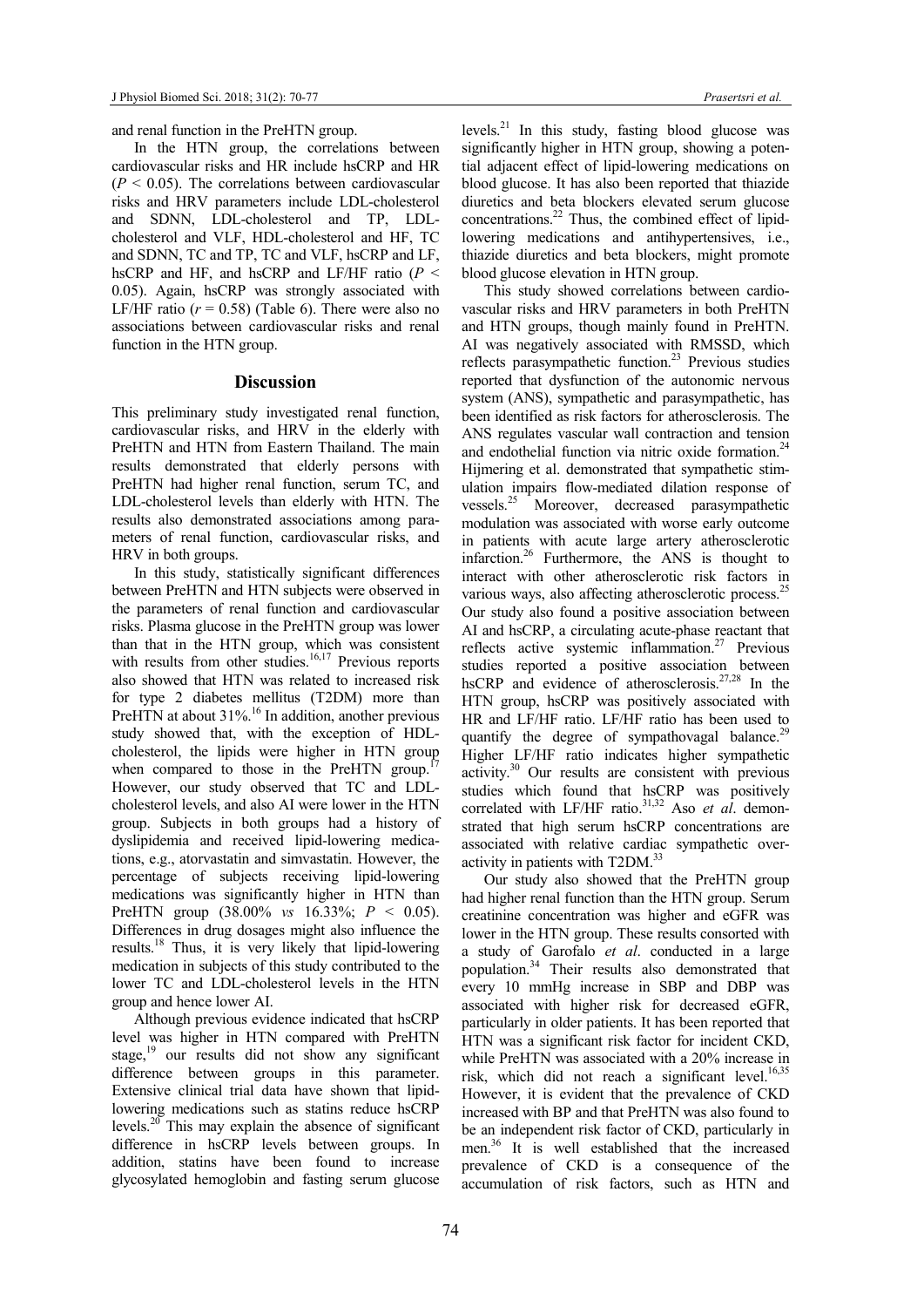metabolic abnormalities including diabetes, dyslipidemia, and obesity.<sup>36</sup> Regardless of lipid profile and BMI, our subjects in the HTN group showed a higher SBP, PP, and MAP levels and plasma glucose concentration than those in the PreHTN. These factors could also lead to lower renal function in the HTN group. On the other hand, there has been evidence that lipid-lowering medications such as statins appear to protect the kidneys through cholesterol reduction and noncholesterol-mediated mechanisms. Clinical studies indicate that treatment with statins decelerate the deterioration of the GFR. $^{37}$ 

 Our study demonstrated correlations between renal function and HRV parameters in the PreHTN group. eGFR was positively associated with HF and TP. HF reflects cardiac parasympathetic nerve activity whereas TP reflects overall HRV.<sup>38,39</sup> Decreased HRV has been attributed to cardiac autonomic impairment and associated with increased risk of end-organ damage. $40,41$  Liakos *et al.* reported a positive association between HRV and renal function including creatinine clearance and eGFR.<sup>42</sup> These data further suggested that reduced HRV may be associated with subtle alterations in renal function even in patients without overt kidney disease.

 Our results did not demonstrate statistically significant differences in HRV parameters between PreHTN and HTN groups. HRV has proven to be the best tool to diagnose PreHTN at an early stage.<sup>43</sup> Reduced HRV was found in patients with systemic HTN, suggesting that autonomic dysfunction is present in the early stage of HTN.<sup>44</sup> Pal et al. observed that autonomic imbalance in PreHTN was due to increased sympathetic activity and decreased vagal activity, whereas in HTN, vagal inhibition was more prominent than sympathetic overactivity.<sup>45,46</sup> Ay et al. did not observe a significant difference in HRV parameters between patients previously treated for HTN and those newly diagnosed with HTN.<sup>47</sup> Another study has compared power distribution of HRV among different BP levels and found similarly higher LF power in PreHTN and HTN groups when compared to normotensive group.<sup>48</sup> In the present study, we did not investigate normotensive elderly. However, the previous studies showed that HRV is lower in mild or moderate untreated HTN.<sup>49</sup> In addition, adolescents with primary HTN had lower SDNN, RMSSD, pNN50, and HF power and higher LF power and LF/HF ratio compared to normal subjects.<sup>50,51</sup> These results suggest that there is sympathetic overactivity and vagal withdrawal in patients with PreHTN and HTN.

Antihypertensive medications that HTN group were receiving were diuretics (6%), ACE inhibitors (18%), angiotensin receptor blockers (30%), beta blockers (10%), and calcium channel blockers (36%). These drugs might have an effect on HRV results. A previous study reported that different classes of antihypertensive medications interfered differently with cardiac function and other systems. The main

medications that have been clearly shown to affect sympathetic nervous system function are beta blockers, while the effects of ACE inhibitors, angiotensin receptor blockers, calcium channel blockers, and diuretics on sympathetic nervous system function remain controversial.<sup>52</sup> There is evidence that the combination of hydrochlorothiazide (a diuretic) plus bisoprolol (a beta blocker) reduced total and LF powers, increased HF power, and therefore decreased the LF/HF ratio. $5\overline{3}$  The data indicate an increase in parasympathetic nervous system function after the drug administration. This evidence might partly explain our results which did not find a significant difference in HRV parameters between PreHTN and HTN groups, even though previous studies have shown that HRV in HTN was lower than in PreHTN.<sup>11</sup>

 Our study has some limitations. First, this was a preliminary study. We studied a small population, and thus the results may not well represent PreHTN and HTN populations. Second, we did not investigate renal function, cardiovascular risks, and HRV in the elderly with normotension, thus precluding us from clarifying some essential results or comparing them with previous results. Finally, subjects in both groups were rather different in conditions. Most HTN subjects have had medical treatments, while PreHTN subjects were mostly new-found cases; hence some differences between PreHTN and HTN groups in this study could be due to the treatments.

On the other hand, to the best of our knowledge, this is the first study to investigate both biochemical and physiological parameters, including renal function, cardiovascular risks, and HRV in the elderly with PreHTN and HTN. Although the subjects in both groups were not equivalent in many aspects, we considered each confounding factor with regards to reports in the literature in an attempt to clarify the effects of high BP as well as medication on renal function, cardiovascular risks, and HRV. In addition, we also determined the associations among these parameters in both PreHTN and HTN groups. Even though most of them show weak relationship, our data may provide an understanding of relations between renal function, cardiovascular risks, and HRV in PreHTN and HTN.

#### Conclusion

The results from the present study indicate that elderly persons with PreHTN had higher renal function than that of elderly persons with HTN. Nevertheless, based on the data of high serum lipids (TC and LDL-cholesterol concentrations) and AI, it could be suggested that they may be at risk of cardiovascular disease. Thus, lifestyle modification is strongly recommended in these persons.

## Acknowledgments

This work was supported by the National Research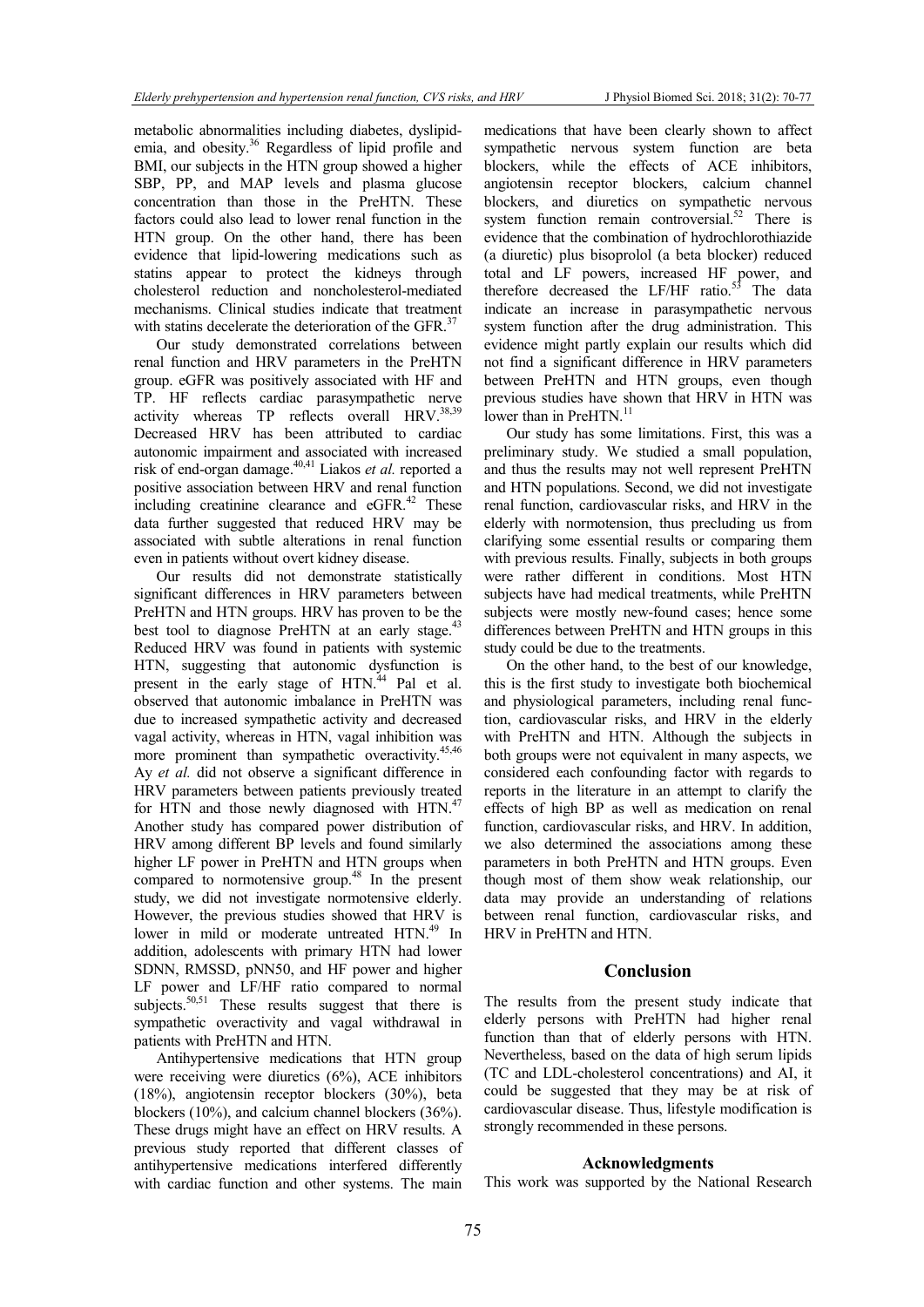Council of Thailand (Grant 2559-17), Burapha University (Grant 53/2559), and Faculty of Allied Health Sciences, Burapha University (Grant AHS 08/2559).

## Conflict of Interest

None to declare.

#### References

- 1. Dinh QN, Drummond GR, Sobey CG, et al. Roles of inflammation, oxidative stress, and vascular dysfunction in hypertension. Biomed Res Int. 2014; 2014: 406960.
- 2. Mills KT, Bundy JD, Kelly TN, et al. Global disparities of hypertension prevalence and control: A systematic analysis of population-based studies from 90 countries. Circulation. 2016; 134: 441-50.
- 3. Dudenbostel T. Resistant hypertension-complex mix of secondary causes and comorbidities. J Hum Hypertens. 2014; 28: 1-2.
- 4. Mengistu MD. Pattern of blood pressure distribution and prevalence of hypertension and prehypertension among adults in Northern Ethiopia: Disclosing the hidden burden. BMC Cardiovasc Disor. 2014; 14: 33.
- 5. Tremongkontip S, Kiettinun S, Pawa KK, et al. Prevalence and risk factors of prehypertensive people in the community. Thammasat Med J. 2012; 12: 688-97.
- 6. Zhang W, Li N. Prevalence, risk factors, and management of prehypertension. Int J Hypertens. 2011; 2011: 605359.
- 7. Egan BM, Stevens-Fabry S. Prehypertension prevalence, health risks, and management strategies. Nat Rev Cardiol. 2015 May; 12(5): 289-300.
- 8. The Task Force for the management of Arterial Hypertension of the ESH and of the ESC. 2013 ESH/ESC guidelines for the management of arterial hypertension. Eur Heart J. 2013; 34: 2159-219.
- 9. Sumapreethi A, Bhaskar MV, Babu KJ, et al. Association of serum lipids, oxidative stress and serum cystatin C with prehypertension and hypertension. Int J Med Res Rev. 2014; 2: 349-54.
- 10. Pal GK, Adithan C, Ananthanarayanan PH, et al. Sympathovagal imbalance contributes to prehypertension status and cardiovascular risks attributed by insulin resistance, inflammation, dyslipidemia and oxidative stress in first degree relatives of type 2 diabetics. PLoS One. 2013; 8: e78072.
- 11. Wu JS, Lu FH, Yang YC, et al. Epidemiological study on the effect of pre-hypertension and family history of hypertension on cardiac autonomic function. J Am Coll Cardiol. 2008; 51: 1896-901.
- 12. Levey AS, Stevens LA, Schmid CH, et al. A new equation to estimate glomerular filtration rate. Ann Intern Med. 2009; 150: 604-12.
- 13. Cho JJ, Kang HI, Youn YH, et al. Effects of changes in lifestyle and biological parameters on blood lipid levels in middle aged men. Korean J Fam Med. 2000; 21: 782-91.
- 14. Ochiai H, Shirasawa T, Nishimura R, et al. Highmolecular-weight adiponectin and anthropometric

variables among elementary school children: A population-based cross-sectional study in Japan. BMC Pediatr. 2012; 12: 139.

- 15. Kang HJ, Kwon JH, Ahn DU, et al. Effect of citrus pectin oligosaccharide prepared by irradiation on high cholesterol diet B6.KOR-ApoE mice. Food Sci Biotechnol. 2009; 18: 884-8.
- 16. Derakhshan A, Bagherzadeh-Khiabani F, Arshi B, et al. Different combinations of glucose tolerance and blood pressure status and incident diabetes, hypertension, and chronic kidney disease. J Am Heart Assoc. 2016; 5: e003917.
- 17. Wu J, Yan W, Qiu L, et al. High prevalence of coexisting prehypertension and prediabetes among healthy adults in northern and northeastern China. BMC Public Health. 2011; 11: 794.
- 18. Sadeghi R, Asadpour-Piranfar M, Asadollahi M, et al. The effects of different doses of atorvastatin on serum lipid profile, glycemic control, and liver enzymes in patients with ischemic cerebrovascular accident. ARYA Atheroscler. 2014; 10: 298-304.
- 19. Jimenez MC, Rexrode KM, Glynn RJ, et al. Association between high-sensitivity C-reactive protein and total stroke by hypertensive status among men. J Am Heart Assoc. 2015; 4: e002073.
- 20. Asher J, Houston M. Statins and C-reactive protein levels. J Clin Hypertens (Greenwich). 2007; 9: 622- 8.
- 21. Chogtu B, Magazine R, Bairy KL. Statin use and risk of diabetes mellitus. World J Diabetes. 2015; 6: 352-7.
- 22. Blackburn DF, Wilson TW. Antihypertensive medications and blood sugar: Theories and implications. Can J Cardiol. 2006; 22: 229-3.
- 23. Cunha FA, Midgley AW, Gonçalves T, et al. Parasympathetic reactivation after maximal CPET depends on exercise modality and resting vagal activity in healthy men. Springerplus. 2015; 4: 100.
- 24. Amiya E, Watanabe M, Komuro I. The relationship between vascular function and the autonomic nervous system. Ann Vasc Dis. 2014; 7: 109-19.
- 25. Hijmering ML, Stroes ES, Olijhoek J, et al. Sympathetic activation markedly reduces endotheliumdependent, flow-mediated vasodilation. J Am Coll Cardiol. 2002; 39: 683-8.
- 26. Chen PL, Kuo TB, Yang CC. Parasympathetic activity correlates with early outcome in patients with large artery atherosclerotic stroke. J Neurol Sci. 2012; 314: 57-61.
- 27. Yu H, Rifai N. High-sensitivity C-reactive protein and atherosclerosis: From theory to therapy. Clin Biochem. 2000; 33: 601-10.
- 28. Piranfar MA. The correlation between high-sensitivity C-reactive protein (hsCRP) serum levels and severity of coronary atherosclerosis. Int Cardiovasc Res J. 2014; 8: 6-8.
- 29. von Rosenberg W, Chanwimalueang T, Adjei T, et al. Resolving ambiguities in the LF/HF ratio: LF-HF scatter plots for the categorization of mental and physical stress from HRV. Front Physiol. 2017; 8: 360.
- 30. Chen WR, Liu HB, Sha Y, et al. Effects of statin on arrhythmia and heart rate variability in healthy